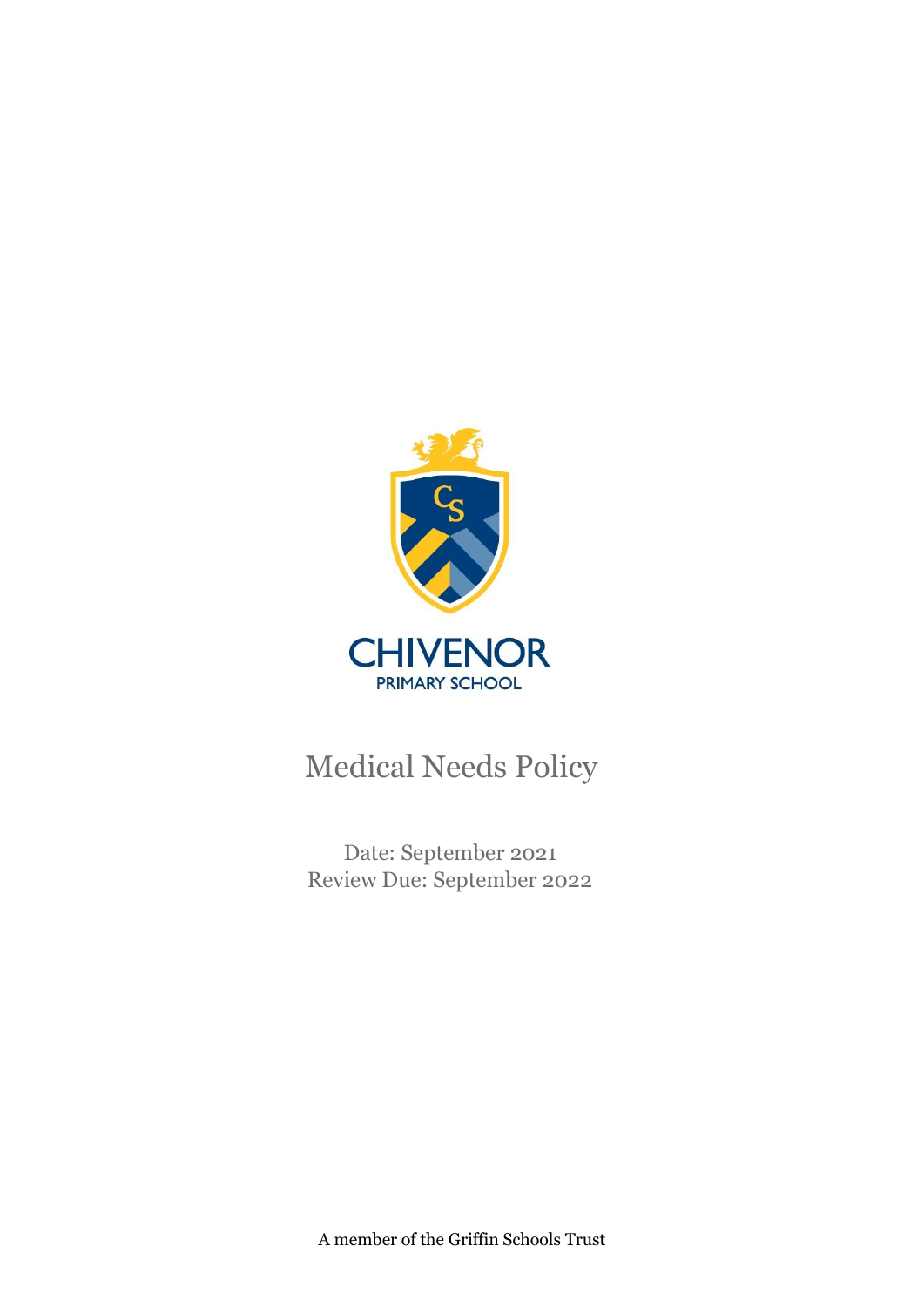

### Supporting pupils at school with medical conditions policy

At Chivenor Primary School we welcome everybody into our community; we are an inclusive school. The Staff, Governors, pupils and parents strive for a happy, welcoming place where children and adults can achieve their full potential and develop as confident individuals. At Chivenor Primary School we believe in achievement, ambition and progress for all children.

Chivenor recognizes that pupils with medical conditions at school should be properly supported so that they have full access to education, including school trips and PE. Some children with medical conditions may be disabled and where this is the case the school will comply its duties under the Equality Act 2010.

Chivenor will take into account that many of the medical conditions that require support at school will affect quality of life and may be life-threatening. Some will be more obvious than others. We will ensure that the focus is on the needs of each individual child and how their medical condition impacts on their school life.

Chivenor will ensure that arrangements and adjustments we make for the child give parents and pupils confidence in the school's ability to provide effective support for medical conditions in school. These arrangements will show an understanding of how medical conditions impact on a child's ability to learn, as well as increase their confidence and promote self-care. Staff will be properly trained by health professionals and/or specialist teachers, to provide the support that pupils need.

### Managing medical conditions

The person responsible for managing support for children with medical conditions is the Inclusion Lead /SENDCo who is responsible for ensuring that sufficient staff are suitably trained and will ensure that:

- all relevant staff will be made aware of the child's condition,
- cover arrangements in case of staff absence or staff turnover to ensure someone is always available,
- briefing for supply teachers,
- risk assessments for school visits, holidays, and other school activities outside of the normal timetable,
- individual healthcare plans are monitored.

Senior Teaching Assistant and Lead First Aider will monitor Care Plans and day to day administration of care, in arrangement with parents and medical staff.

### Healthcare Plans

Individual healthcare plans can help to ensure that schools effectively support pupils with medical conditions.

Healthcare plans provide clarity about what needs to be done, when and by whom. They will often be essential, such as in cases where conditions fluctuate or where there is a high risk that emergency intervention will be needed, and are likely to be helpful in the majority of other cases, especially where medical conditions are long-term and complex. However, not all children will require one. The school, healthcare professional and parent should agree,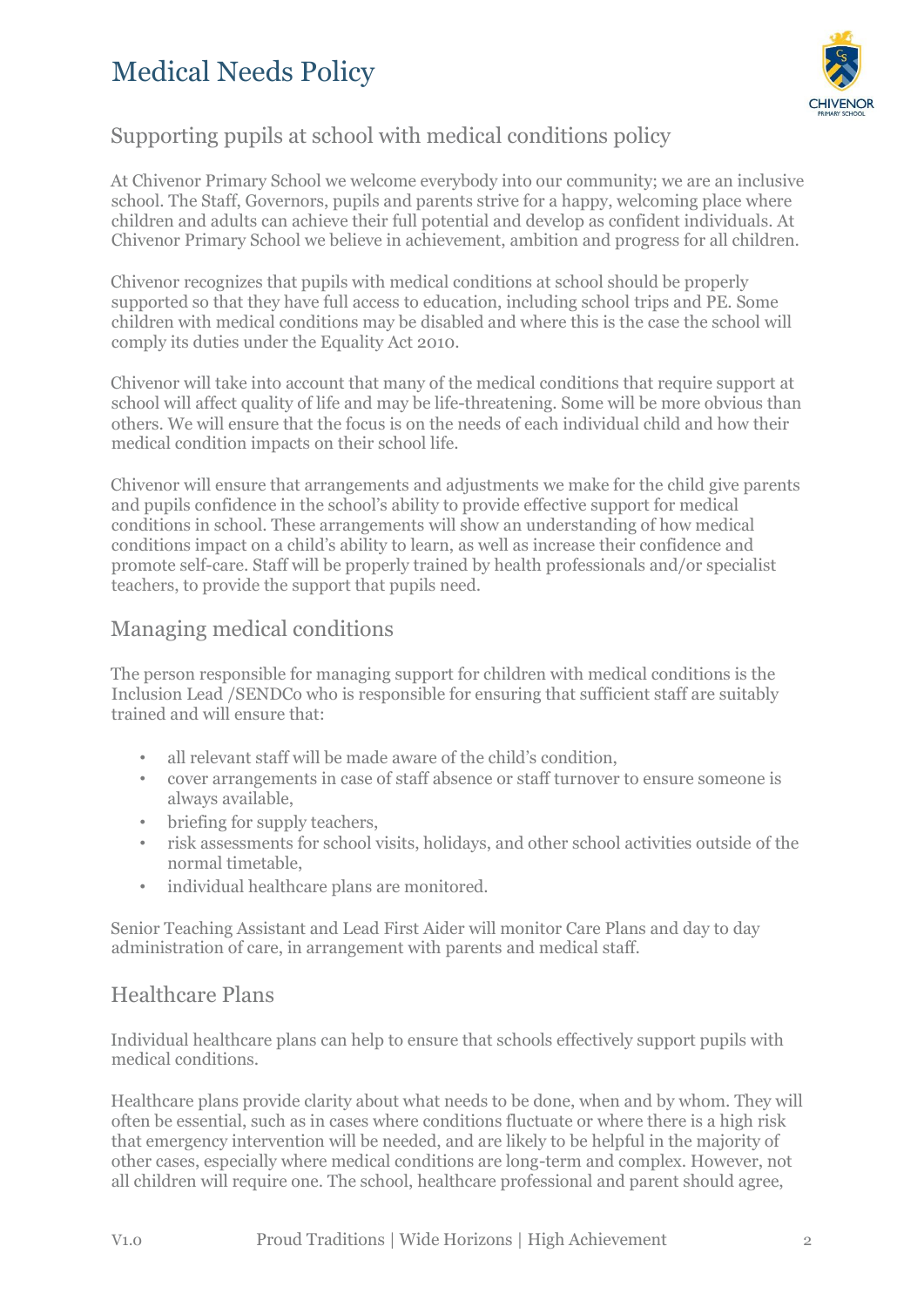

based on evidence, when a healthcare plan would be inappropriate or disproportionate. If consensus cannot be reached, the Head is best placed to take a final view.

In consultation and with advice from healthcare professionals and parents a meeting will be held with all the adults concerned and if appropriate the child, to draw up a Healthcare Plan which will form the basis of the child's care in school, medication, emergency protocol and recommendations for staff.

Chivenor will ensure that plans are reviewed at least annually or earlier if evidence is presented that the child's needs have changed. They will be developed with the child's best interests in mind and ensure that we assess and manage risks to the child's education, health and social well-being and minimises disruption. Where the child has a special educational need identified in a statement or EHC plan, the individual healthcare plan should be linked to or become part of that statement or EHC plan.

Where pupil have asthma school will follow the Birmingham School asthma policy.

#### The child's role in managing their own medical needs

After discussion with parents, children who are competent will be encouraged to take responsibility for managing their own medicines and procedures. This will be reflected within individual healthcare plans.

Wherever possible, children will be allowed to carry their own medicines and relevant devices or should be able to access their medicines for self-medication quickly and easily. Children who can take their medicines themselves or manage procedures may require an appropriate level of supervision. If it is not appropriate for a child to self-manage, then relevant staff should help to administer medicines and manage procedures for them. If a child refuses to take medicine or carry out a necessary procedure, staff will not force them to do so, but follow the procedure agreed in the individual healthcare plan. Parents will be informed so that alternative options can be considered.

### Reintegration following absence due to treatment/poor health

Chivenor will undertake to devise a reintegration programme for children who have had a period of absence due to their health needs. The school will liaise with home schooling service and hospital school where appropriate, as well as meeting with parents, teachers, and support staff to enable the child to settle back into school. Children who have frequent or regular periods of absence due to health needs will also be supported to maintain access to education and friendships.

### Staff training and support

**Any member of school staff providing support to a pupil with medical needs should have received suitable training.** This should have been identified during the development or review of individual healthcare plans. Some staff may already have some knowledge of the specific support needed by a child with a medical condition and so extensive training may not be required. Staff who provide support to pupils with medical conditions should be included in meetings where this is discussed.

The relevant healthcare professional should normally lead on identifying and agreeing with the school, the type and level of training required, and how this can be obtained. Schools may choose to arrange training themselves and should ensure this remains up to-date.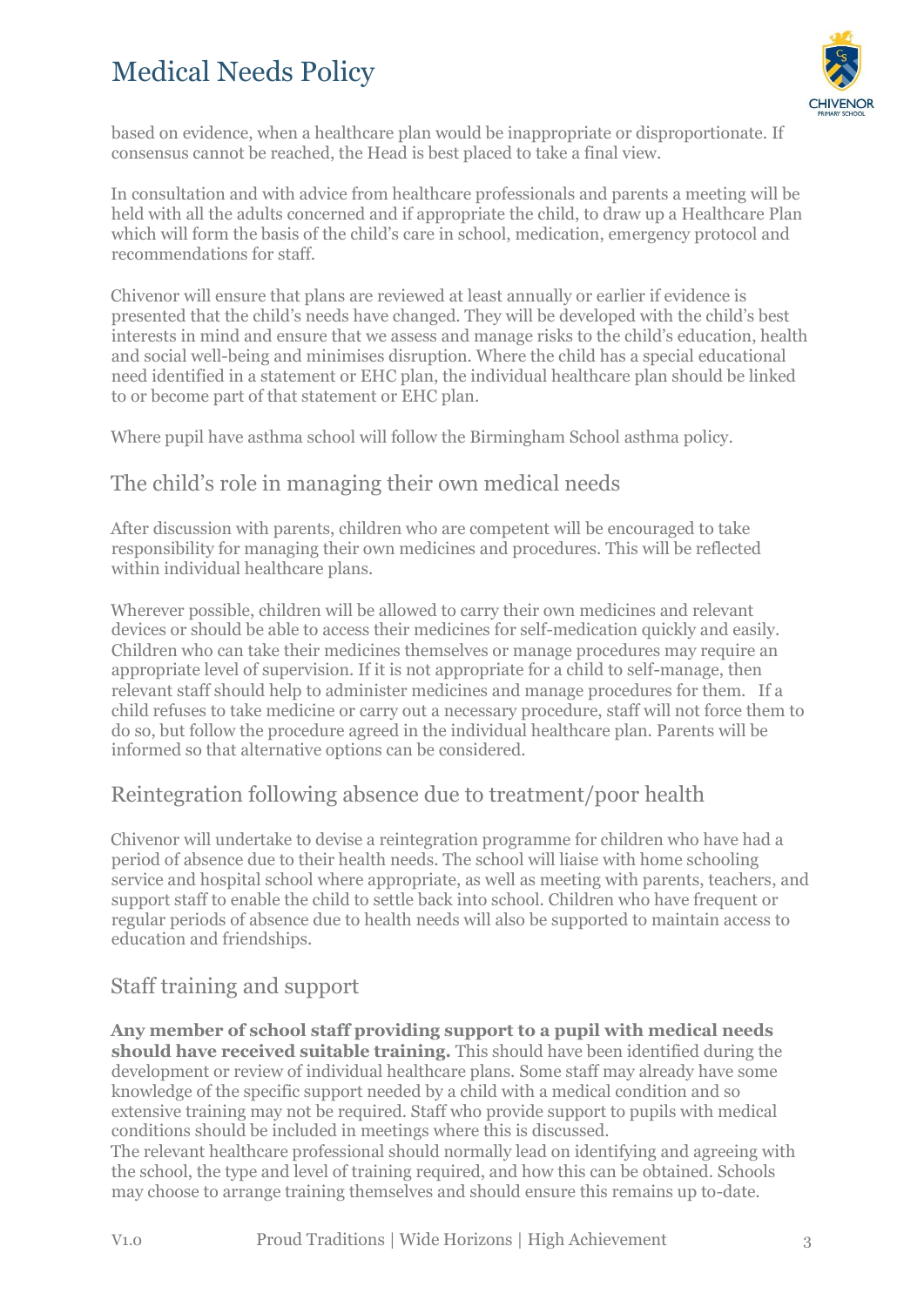

Training should be sufficient to ensure that staff are competent and have confidence in their ability to support pupils with medical conditions, and to fulfil the requirements as set out in individual healthcare plans. They will need an understanding of the specific medical conditions they are being asked to deal with, their implications and preventative measures.

**Staff must not give prescription medicines or undertake health care procedures without appropriate training (updated to reflect any individual healthcare plans).** A first-aid certificate does not constitute appropriate training in supporting children with medical conditions.

Healthcare professionals, including the school nurse, can provide confirmation of the proficiency of staff in a medical procedure, or in providing medication.

Where necessary whole school training will be provided for all staff so that all staff are aware of the school's policy for supporting pupils with medical conditions and their role in implementing that policy. Induction arrangements for new staff will be included. The relevant healthcare professional should be able to advise on training that will help ensure that all medical conditions affecting pupils in the school are understood fully. This includes preventative and emergency measures so that staff can recognise and act quickly when a problem occurs.

The family of a child will often be key in providing relevant information to school staff about how their child's needs can be met, and parents will be asked for their views. They should provide specific advice, but should not be the sole trainer.

#### Managing medicines on school premises

- · medicines will only be administered at school when it would be detrimental to a child's health or school attendance not to do so
- · no child under 16 will be given prescription or non-prescription medicines without their parent's written consent
- a child under 16 should never be given medicine containing aspirin unless prescribed by a doctor. Medication, e.g. for pain relief, should never be administered without first checking maximum dosages and when the previous dose was taken. Parents should be informed
- · where clinically possible, medicines should be prescribed in dose frequencies which enable them to be taken outside school hours
- · Chivenor will only accept prescribed medicines that are in-date, labelled, provided in the original container as dispensed by a pharmacist and include instructions for administration, dosage and storage. The exception to this is insulin which must still be in date, but will generally be available to schools inside an insulin pen or a pump, rather than in its original container
- · all medicines are stored safely. Children should know where their medicines are at all times and be able to access them immediately. Where relevant, they should know who holds the key to the storage facility. Medicines and devices such as asthma inhalers, blood glucose testing meters and adrenaline pens should be always readily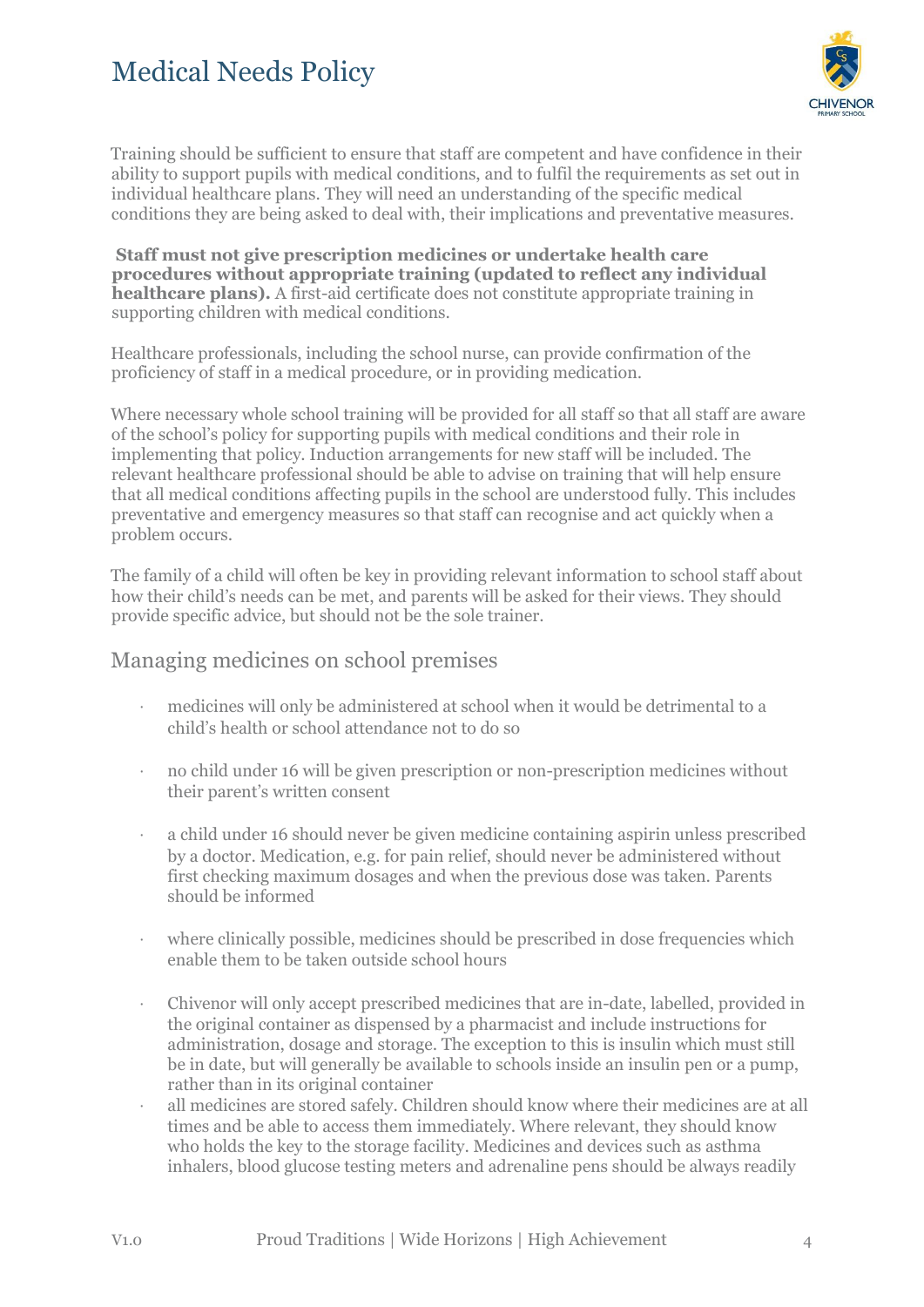

available to children and staff. This is particularly important to consider when outside of school premises e.g. on school trips

- · a child who has been prescribed a controlled drug will have it securely stored in a non-portable container and only named staff should have access. Controlled drugs should be easily accessible in an emergency. A record will be kept of any doses used and the amount of the controlled drug held in school
- · school staff may administer a controlled drug to the child for whom it has been prescribed. Staff administering medicines will do so in accordance with the prescriber's instructions. Chivenor will keep a record of all medicines administered to individual children, stating what, how and how much was administered, when and by whom. Any side effects of the medication to be administered at school will be noted. A second staff member will be present to confirm dosage administration and sign
- when no longer required, medicines will be returned to the parent to arrange for safe disposal. Sharps boxes will always be used for the disposal of needles and other sharp implements and given by parents

#### Emergency procedures

Where a child has an individual healthcare plan, it will clearly define what constitutes an emergency and explain what to do, including ensuring that all relevant staff are aware of emergency symptoms and procedures. Other pupils in the school should know what to do in general terms, such as informing a teacher immediately if they think help is needed.

If a child needs to be taken to hospital, staff will stay with the child until the parent arrives, or accompany a child taken to hospital by ambulance. Chivenor will ensure it understands the local emergency services cover arrangements and that the correct information is provided for navigation systems.

#### Day trips, residential visits and sporting activities

Chivenor actively supports pupils with medical conditions to participate in school trips and visits, or in sporting activities. Teachers will be aware of how a child's medical condition will impact on their participation, but there should be enough flexibility for all children to participate according to their own abilities and with any reasonable adjustments. Chivenor will make arrangements for the inclusion of pupils in such activities with any adjustments as required unless evidence from a clinician such as a GP states that this is not possible.

Chivenor will consider what reasonable adjustments may be needed to enable children with medical needs to participate fully and safely on visits. A risk assessment will be carried out before hand with parent involvement and child consultation as well as advice from the relevant healthcare professional so that planning arrangements take account of any steps needed to ensure that pupils with medical conditions are included.

#### What Chivenor will NOT do

Chivenor will never: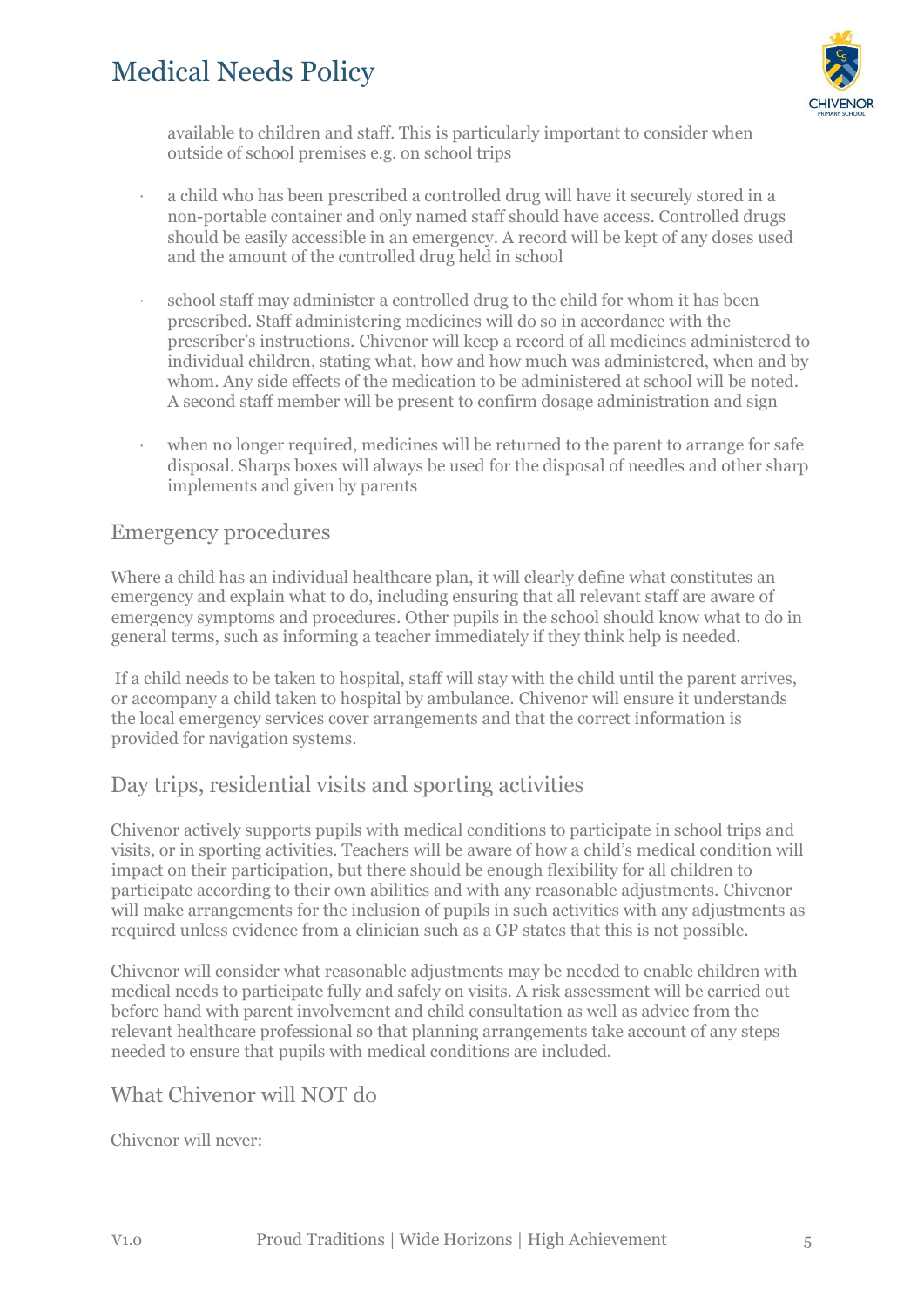

- prevent children from easily accessing their inhalers and medication and administering their medication when and where necessary;
- assume that every child with the same condition requires the same treatment;
- ignore the views of the child or their parents; or ignore medical evidence or opinion, (although this may be challenged);
- send children with medical conditions home frequently or prevent them from staying for normal school activities, including lunch, unless this is specified in their individual healthcare plans;
- if the child becomes ill, send them to the school office or medical room unaccompanied or with someone unsuitable;
- penalise children for their attendance record if their absences are related to their medical condition e.g. hospital appointments;
- prevent pupils from drinking, eating or taking toilet or other breaks whenever they need to in order to manage their medical condition effectively;
- require parents, or otherwise make them feel obliged, to attend school to administer medication or provide medical support to their child, including with toileting issues. No parent should have to give up working because the school is failing to support their child's medical needs; or
- prevent children from participating, or create unnecessary barriers to children participating in any aspect of school life, including school trips, e.g. by requiring parents to accompany the child.

#### First Aid in school

Procedures for accidents in school generally fall into the three categories outlined below. All staff should ensure that they are familiar with these procedures, which are a safeguard for both themselves and the pupils. Any injury to a child MUST be reported to the school office.

Category 1: Injuries where First Aid can be administered by a Designated First Aider:

Small cuts, contusions, grazes, nosebleeds

Category 2: Injuries where advice from a Designated First Aider should be sought immediately:

 Bumps to the head, sprains, twists to wrists/ankles, cuts to the head, lacerations and suspected fractures.

These injuries, with details of treatment given, must be recorded in the School's Accident/Illnesses Book, which is kept in the Administration Office. [NB If the injury is a 'bump to the head' or a mark has been left a parent/guardian must always be informed] In the case of other minor injuries it may be necessary to contact the parents either by